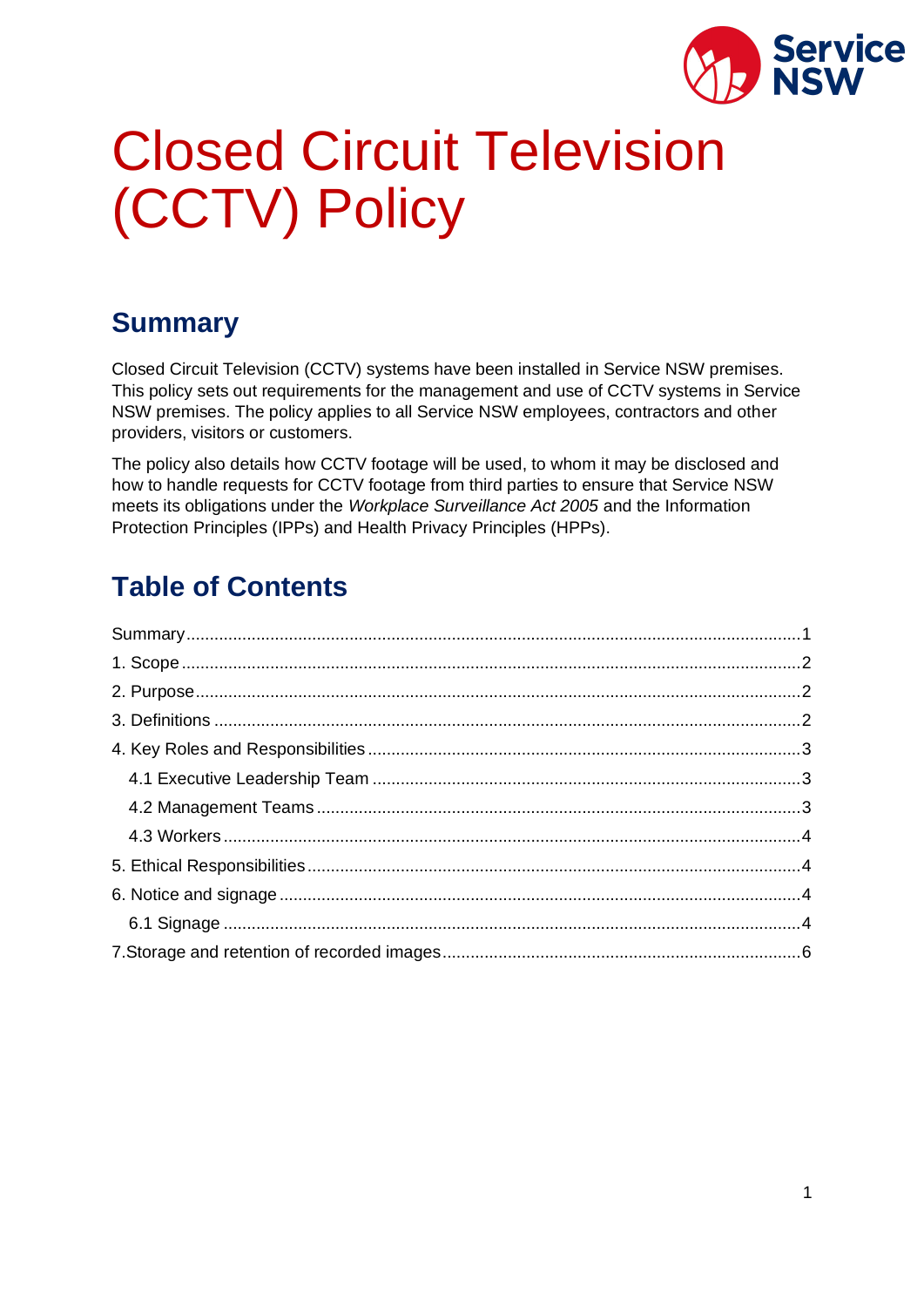# <span id="page-1-0"></span>**1. Scope**

This policy sets out requirements for the management and use of CCTV systems in Service NSW premises, including the use, retention and disclosure of CCTV footage. It applies to all Service NSW employees, contractors and other providers, visitors and customers.

This Policy does not apply to managing NSW Police requests for CCTV footage. For more information, refer to 'Request for access to CCTV footage' below and the specific rules for NSW Police requests for information via the NSW Police iAsk platform (details contained in the Knowledge Article Requests for SNSW Security Footage - CCTV dated Jun 22)

## <span id="page-1-1"></span>**2. Purpose**

Service NSW may install/operate CCTV for one or more of the following purposes:

- Deter, detect and respond to criminal offences against person or property;
- Facilitate and support an effective response by law enforcement officers or other emergency services personnel to situations of concern;
- Protect the assets and property of Service NSW and persons on Service NSW premises including employees, contractors and other providers, visitors or customers;
- Assist in the identification and prosecution (or taking of other disciplinary steps) of persons in relation to criminal matters; and
- Work, health and safety reasons, such as investigating accidents.

### <span id="page-1-2"></span>**3. Definitions**

The following key terms used in this document have the following definitions:

| Term                                                         | <b>Definition</b>                                                                                                                                                                                                                                                                                                                                |
|--------------------------------------------------------------|--------------------------------------------------------------------------------------------------------------------------------------------------------------------------------------------------------------------------------------------------------------------------------------------------------------------------------------------------|
| <b>Authorised</b><br>Personnel                               | Any delegated employees of Service NSW with responsibility for<br>managing access to CCTV systems, principally the Director<br>Operations, employees in the Physical Security Team, employees<br>assigned to the Operations Centre, Service Centre Managers (locally)<br>and Hub Managers (for local and spoke sites).                           |
| <b>CCTV</b> or<br><b>Closed Circuit</b><br><b>Television</b> | A television system that transmits images on a 'closed loop' basis,<br>where images are only available to those directly connected to the<br>transmission system. The transmission of closed circuit television<br>images may involve the use of coaxial cable, fibre-optic cable,<br>telephone lines, infra-red and radio transmission systems. |
| <b>CCTV</b><br><b>Operations</b>                             | All aspects of CCTV surveillance management, including its use,<br>recording, maintenance and access to recorded material.                                                                                                                                                                                                                       |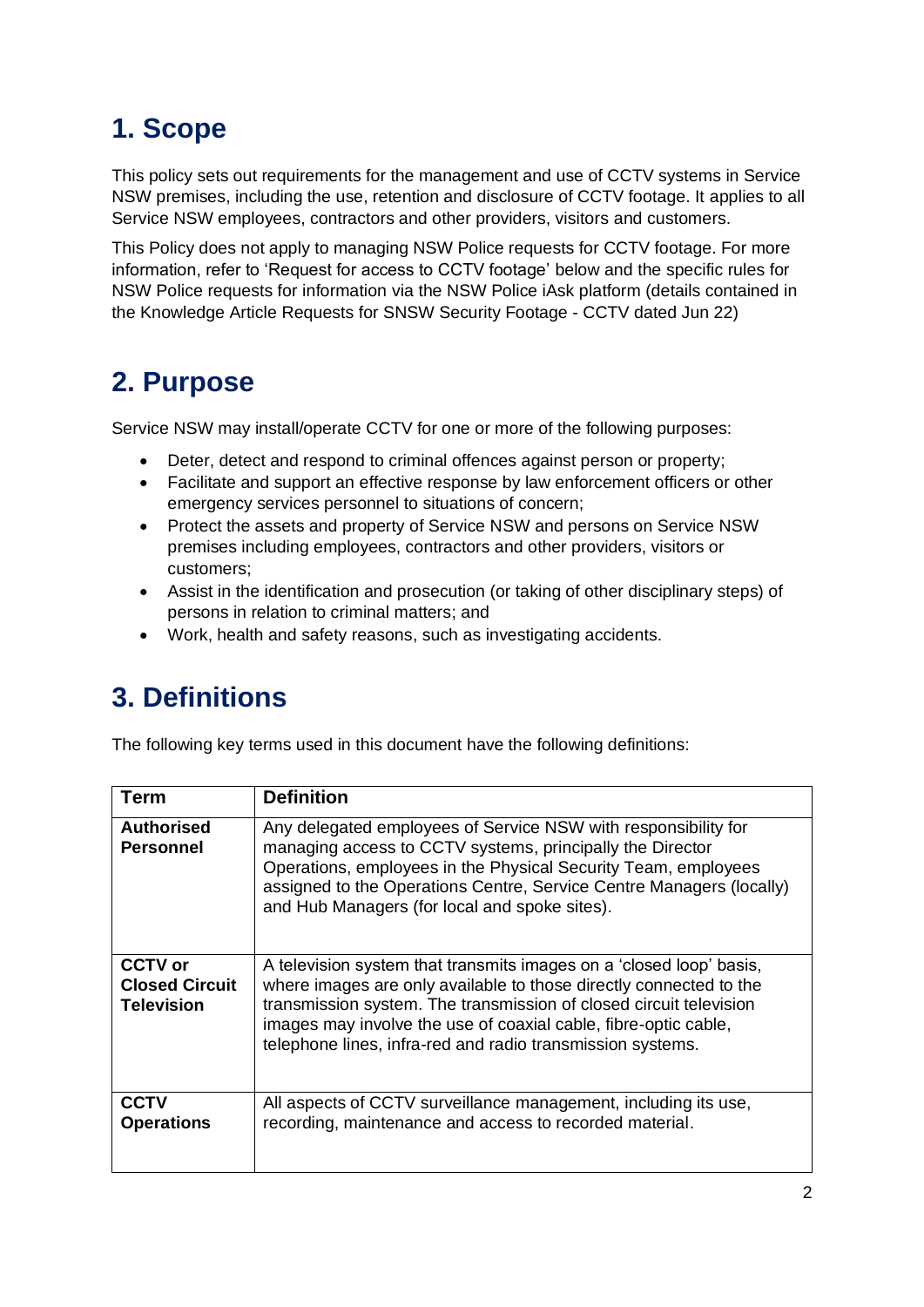| <b>Disclosure</b> | Providing a third party (who is neither Service NSW nor the subject<br>individual) with access to, or a copy of, recorded CCTV footage.                               |
|-------------------|-----------------------------------------------------------------------------------------------------------------------------------------------------------------------|
| <b>Use</b>        | Providing another person in Service NSW (other than Authorised<br>Personnel or the Safety & Security Manager) with access to, or a copy<br>of, recorded CCTV footage. |

#### <span id="page-2-0"></span>**4. Key Roles and Responsibilities**

#### <span id="page-2-1"></span>**4.1 Executive Leadership Team**

The Executive Leadership Team are responsible for:

- ensuring effective implementation of this policy within their areas of responsibility
- reviewing all policy documents.

#### <span id="page-2-2"></span>**4.2 Management Teams**

The Director Operations is responsible for ensuring this Policy:

- is communicated to relevant employees or contractors;
- is reviewed to ensure it is current, in line with legislative requirements and the Service NSW Policy framework; and
- incorporates any feedback.

The Principal Advisor Physical Security is responsible for:

- managing Service NSW CCTV operations in accordance with:
	- o NSW privacy and surveillance legislation, including the *Privacy and Personal Information Protection Act 1998, Workplace Surveillance Act 2005; Surveillance Devices Act 2007*;
	- o Australian Standards 4802:2006, Parts 1-4, and future or superseding standards;
	- o best practice and standards, with reference to CCTV Guidelines affecting NSW public sector agencies; and
	- $\circ$  this Policy and the Knowledge Article Security Footage Management (KA);
- considering and responding to complaints related to Service NSW CCTV operations; and
- monitoring, reviewing, auditing and reporting on Service NSW CCTV operations.
- these functions are authorised to be delegated for day to day management to the Senior Advisor Security Technology and employees in the Security Technology Portfolio.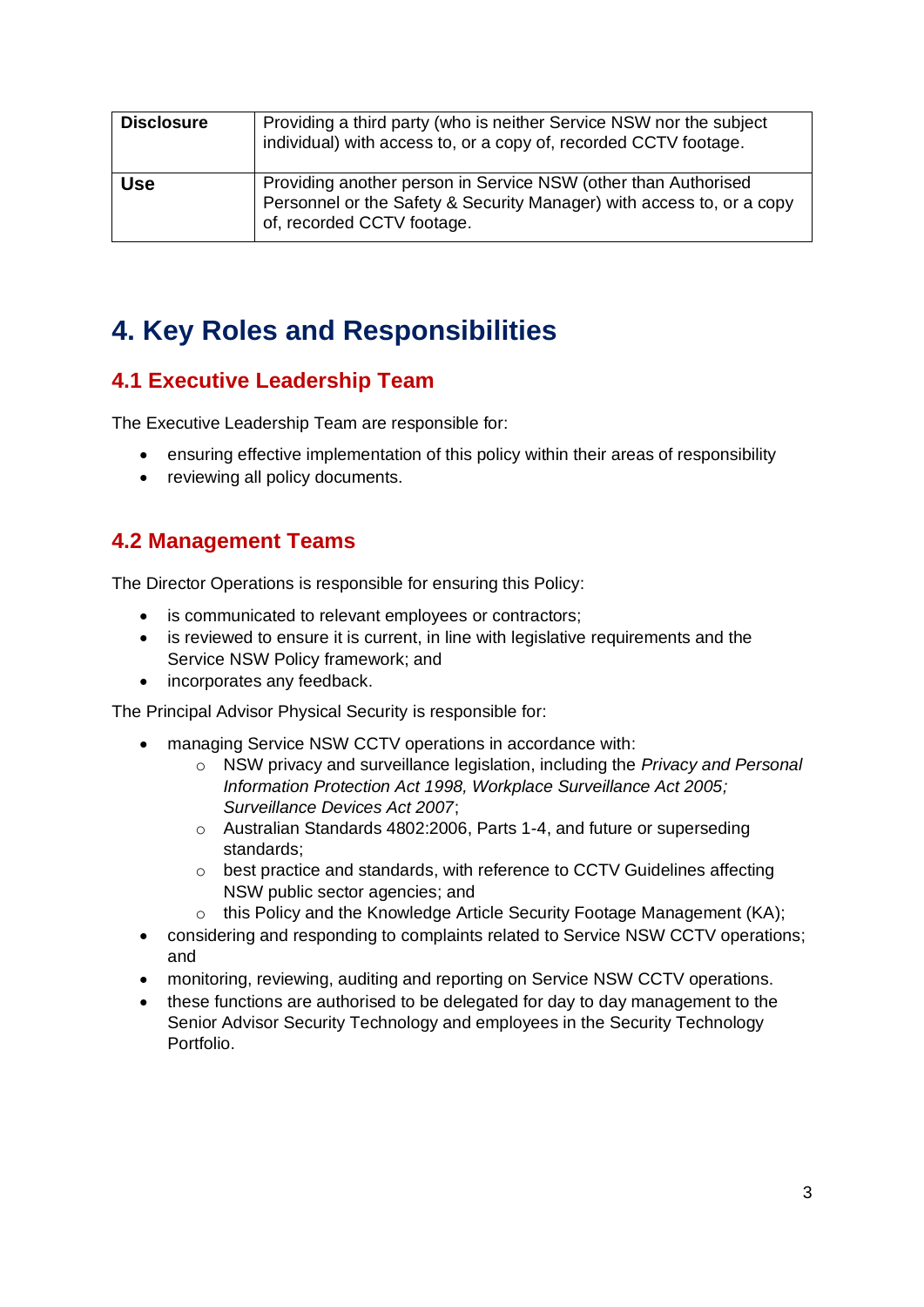#### <span id="page-3-0"></span>**4.3 Workers**

Service NSW will provide employees and contractors that will, or may, have access to the CCTV system or recorded footage, a copy of this Policy and the KA via circulation or by visiting the [Physical Security Group](mailto:https://intranet.service.nsw.gov.au/service-nsw-physical-security-group#team) intranet page.

Actual or suspected breaches of this Policy or the KA may be disciplined as a breach of the Department of Customer Service [Code of Ethics and Conduct.](https://intranet.customerservice.nsw.gov.au/resource-centre/policies/employee-hq/conduct-and-behaviour/code_of_ethics_and_conduct.pdf) Suspected criminal conduct may result in dismissal of employment and/or referral to NSW Police.

#### **Warning**

It is a criminal offence, punishable by up to two years' imprisonment, for any person employed or engaged by Service NSW (including former employees and contractors) to *intentionally use or disclose* any personal information about another person, to which the employee or contractor has or had access in the exercise of his or her official functions, except in connection with the lawful exercise of his or her official functions.

It is also a criminal offence, punishable by up to two years' imprisonment, for any person to cause any unauthorised access to or modification of restricted data held in a computer.

### <span id="page-3-1"></span>**5. Ethical Responsibilities**

The CCTV System will be operated with due regard to the privacy and civil liberties of individual members of the public, including the rights to freedom of religious and political expression and assembly.

Service NSW has the highest expectation of all Authorised Personnel to:

- always act in an honest and ethical manner to carry out duties in a way that reflects community values;
- treat all live and recorded images in an ethical manner and with the utmost care, respect and dignity; and
- interact with NSW Police and Service NSW Executive in a timely, courteous and cooperative manner.

CCTV must not be used for personal benefit or to invade individual or group privacy. Cameras should only be used in accordance with this Policy and the KA.

Service NSW expects Authorised Personnel to ensure confidentiality of information gathered by or from CCTV Operations by not disclosing or discussing any events with unauthorised persons who have no direct responsibility relating to CCTV operations. In addition, Authorised Personnel will explicitly not identify any involved person or party with family, friends, or acquaintances and will not disclose any information to third parties, including the media without prior written approval.

### <span id="page-3-2"></span>**6. Notice and signage**

#### <span id="page-3-3"></span>**6.1 Signage**

Our privacy obligations require Service NSW to ensure there is signage alerting customers, employee and others that cameras are in operation.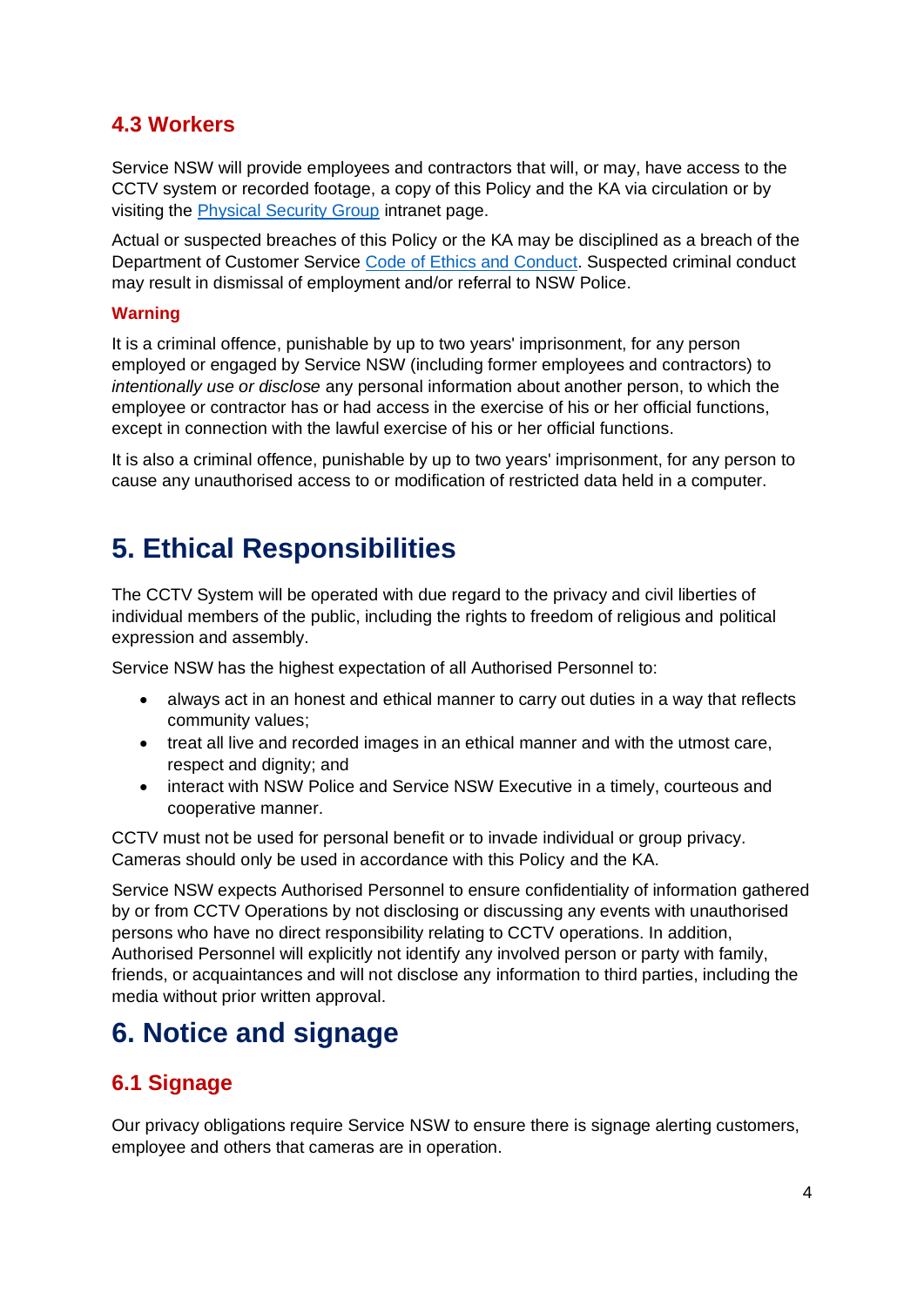In addition, the *Workplace Surveillance Act 2005* requires Service NSW to ensure that:

- cameras (or their casings or other associated equipment that would indicate the presences of CCTV) are clearly visible; and
- there are clearly visible signs at each entrance to a workplace with CCTV.

Signs should be mounted as close as practical to an adult's line of sight. The Service NSW standard is to aim for 1700mm above the ground. Below is an example of a CCTV sign:

# **Safety & Security Notice:**

For your safety and security this Service Centre is protected by 24 hour video surveillance (CCTV) and alarm monitoring in compliance with the Surveillance Devices Act (NSW). Any unreasonable behaviour detected will elicit a security or police response and may result in prosecution.





#### **6.2 Notice to employees**

The *Workplace Surveillance Act 2005* requires that, where the workplace in which CCTV is installed is an employee's usual place of work, employees must provide written notice at least 14 days prior to surveillance commencing.

If surveillance of employees at the Service NSW premises has already commenced when an employee is first employed or is due to commence less than 14 days after an employee is first employed, the notice to that employee must be given before the employee starts work.

The notification must indicate:

- the kind of surveillance to be carried out (camera, computer or tracking);
- how the surveillance will be carried out;
- when the surveillance will start:
- whether the surveillance will be continuous or intermittent; and
- whether the surveillance will be for a specified limited period or ongoing.

**Circulation of this CCTV Policy and the presence of visible signage in the workplace where surveillance is in operation, constitutes written notice to employees about Service NSW's CCTV Operations.**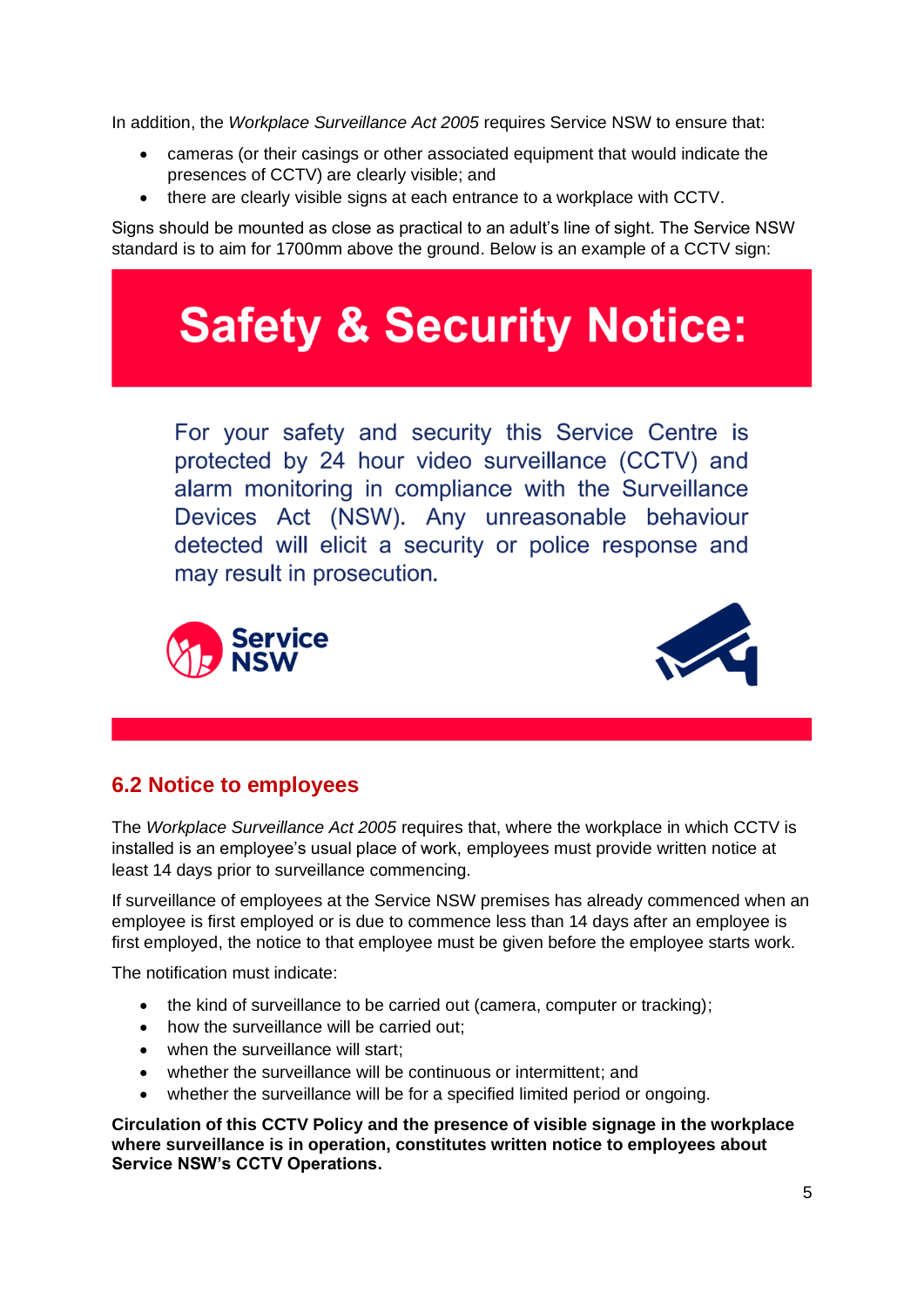### <span id="page-5-0"></span>**7.Storage and retention of recorded images**

The storage and retention of images collected by CCTV may only be accessed and monitored by Authorised Personnel.

Service NSW will retain CCTV footage for a period of 31 days, in accordance with *Australian Standard 4806-2006: Closed Circuit Television (CCTV) – Management and Operation*. This period may be extended where an incident has occurred or requested by Authorised Personnel.

Appropriate security measures and audit trails will be established against unauthorised access, alteration, disclosure, accidental loss or inadvertent destruction of recorded material.

Recorded material will be treated according to defined procedures and audit trails to ensure continuity of evidence.

#### **8. Use or disclosure of CCTV footage**

The Service NSW Safety and Security Team must uphold the rights of all customers and staff to privacy, regardless of the quality of the safety and security systems present. Requests for staff footage must be managed in accordance the *Workplace Surveillance Act,*  and customer footage in accordance with the *Surveillance Devices Act*.

Service NSW will not use or disclose CCTV footage unless disclosure and/or use is:

- if the footage is of an employee:
	- o for a legitimate purpose related to Service NSW's employment of its employees; or
	- o for legitimate business activities or functions,;
- requested by a member or officer of a law enforcement agency in connection with the detection, investigation or prosecution of an offence;
- related to the commencement of or existing civil or criminal proceedings; or
- reasonably believed to be necessary to avert an imminent threat of serious violence.

Request for footage must be accompanied by:

- appropriate justification for why the footage is required; and
- explanation of its connection to an open and authorised line of inquiry, including the authority under which it is being carried out.

Requests should be actioned within 24 hours of receipt, and in accordance with the KA, which sets out detailed rules for assessing requests to use or disclosure of CCTV footage.

Where there are unusual circumstances or the justification/authority is not consistent with legislation, the request should be referred to the Principal Advisor Physical Security and/or Director of Operations for a determination.

### **9.Request for access to CCTV footage**

**General Public**